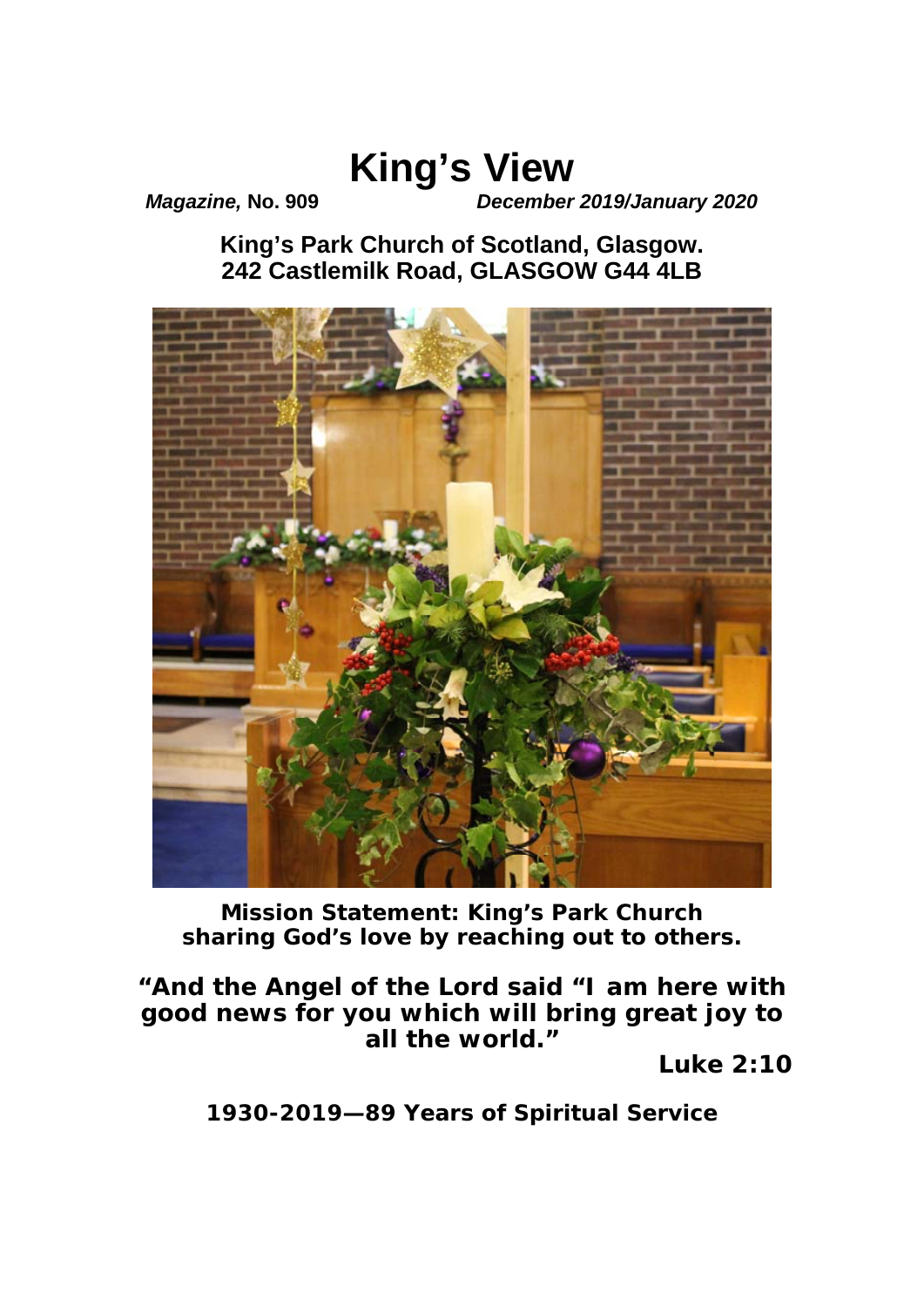2

#### FOR YOUR INFORMATION **King's Park Church of Scotland, Glasgow. 242 Castlemilk Road, G44 4LB**

|                       | Interim Moderator: Reverend William Wilson                                  |
|-----------------------|-----------------------------------------------------------------------------|
| Locum:                | Reverend David Easton, Tel: 0141 634 9775                                   |
|                       | Pastoral Assistant: Mr Raymond Jenkins, 16 Belmont Drive, Giffnock, G46 7PA |
|                       | Tel: 07753 808968 Email: ray_jenkins@hotmail.com                            |
| Session Clerk:        | Mr John & Mrs Eunice Black                                                  |
|                       | 07954 278379 and 07505 982540                                               |
|                       | Clerk to the Board: Miss Carol Moore, 9 Edinbeg Avenue, G42 0EL,            |
|                       | Tel: 583 0708                                                               |
| Registrar:            | Mr Robert Pitman, 386 Calder Street, G42 7NS                                |
|                       | Tel: 423 3297                                                               |
|                       | Director of Music: Mr Jonathan M Buchan, LGMS, FASC,                        |
|                       | 33 Ardencraig Gardens, Castlemilk, G45 0HH. Tel: 631 3420                   |
| Gift Aid:             | Mr Andrew Aitken, 89 Kingsacre Road, G44 4LW                                |
|                       | Tel: 569 7083                                                               |
| <b>Property Conv:</b> | Mr Alan Pratt, Tel: 07776 328914                                            |
| Safeguarding:         | Mr John Black, Tel: 07954 278379                                            |
| <b>Transport Conv</b> | Mrs Joan Dudley, 32 Coldstream Drive, G73 3LH                               |
|                       | Tel 647 2640                                                                |
| Halls Convenor:       | Mrs Eunice Black, 07505 982540                                              |
| Church:               | Vestry/Church Office (Tel: 636 8688)                                        |
| Mag. Distributor:     | Miss Ann McNeice, 21 Ardmay Crescent, G44 4PU,                              |
|                       | Tel: 632 2951                                                               |
| Email:                | office@kingsparkchurch.co.uk                                                |

King's Park Church of Scotland, Glasgow is a Registered Charity with Scottish Charity Number: SC017040.

#### **MATERIAL FOR THE FEBRUARY/MARCH 2020 ISSUE TO BE IN OFFICE NO LATER THAN THE END OF THE MORNING SERVICE, SUNDAY 19TH JANUARY 2020. ANY ARTICLES RECEIVED AFTER THIS DEADLINE WILL BE INCLUDED IN APRIL/MAY 2020 ISSUE.**

*Please remember to inform the Church if you are changing your address. It's vital that our records are kept as up to date as possible. Thank you in advance.* 

**Caveat: This magazine is published on our website, please note if you are submitting an article and wish something not to appear online, please indicate this on submission.**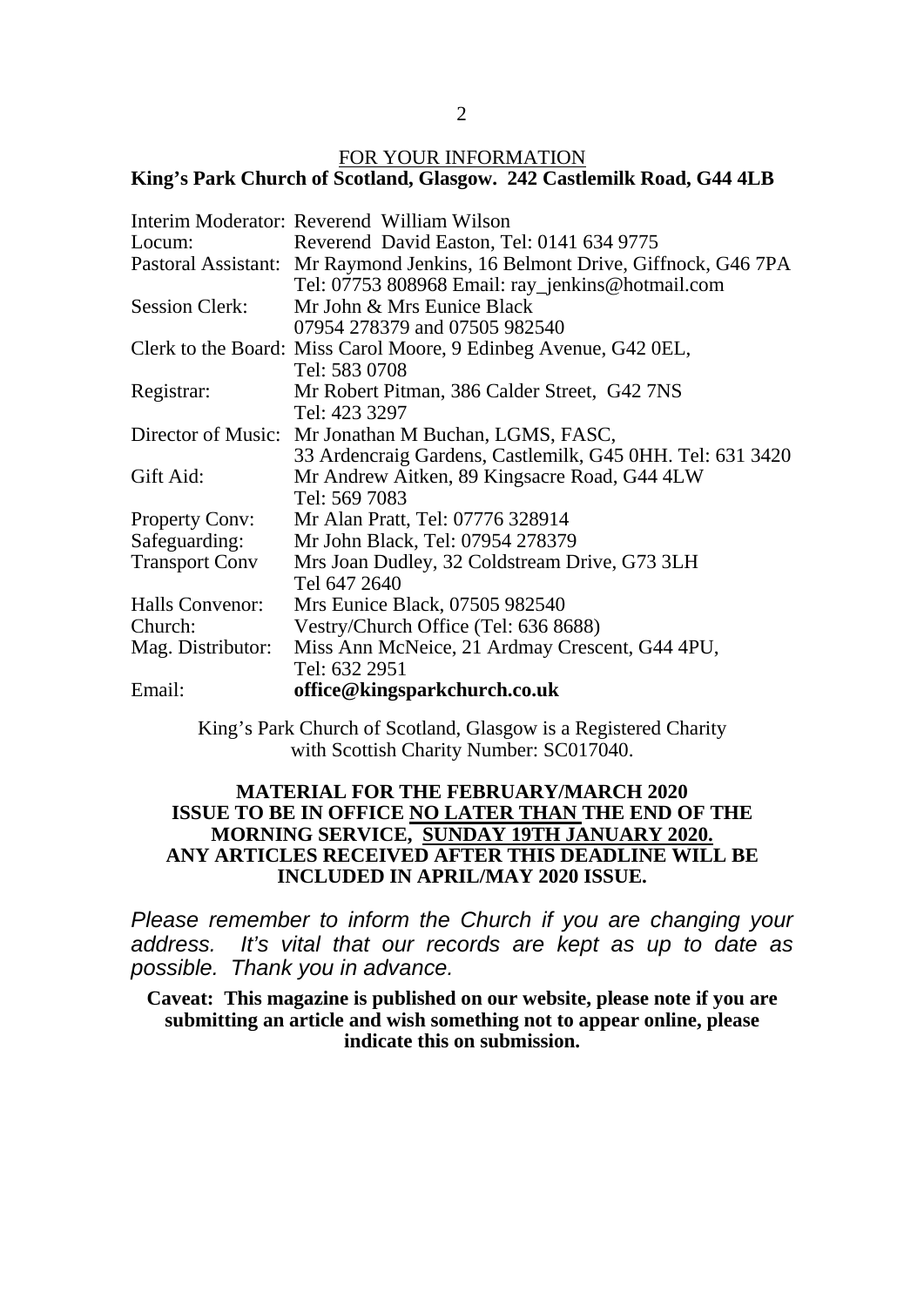# **CONGREGATIONAL REGISTER**

# No of Communicants on Roll = 490

## **THE HOLY RITE OF MATRIMONY**

"Whom God Hath Joined Together" 12th Oct Miss Julie Reid and Alasdair Gauld

# **AT REST**

"I am the Resurrection and the Life"

- 28 Sept Mrs Elma Gallacher
- 31 Oct Mrs Agnes King
- 14 Nov Mrs Jessie Thomson



# **DECEMBER COMMUNION SERVICES**

Please note our December Communion Services this year will take place at 11am and 6.30pm on Sunday **15th December**. All welcome.

# **PRAYER FOCUS**

Dear Lord, as we journey through Advent, we pray for parents who are struggling to provide for their families. Help us to look out for the elderly, especially in the ice cold weather. We hope they will feel God's presence and His peace. As we go into the new year with hope and joy, we look forward to experiencing and learning new things. We pray that we will soon be able to send out a call for a new Minister. Open our hearts and minds to encourage new members and give thanks to all the people who are part of our congregation. Messy Church is still well attended, but we pray that more children come to our Sunday Schools. Hear our Prayer. *Amen.*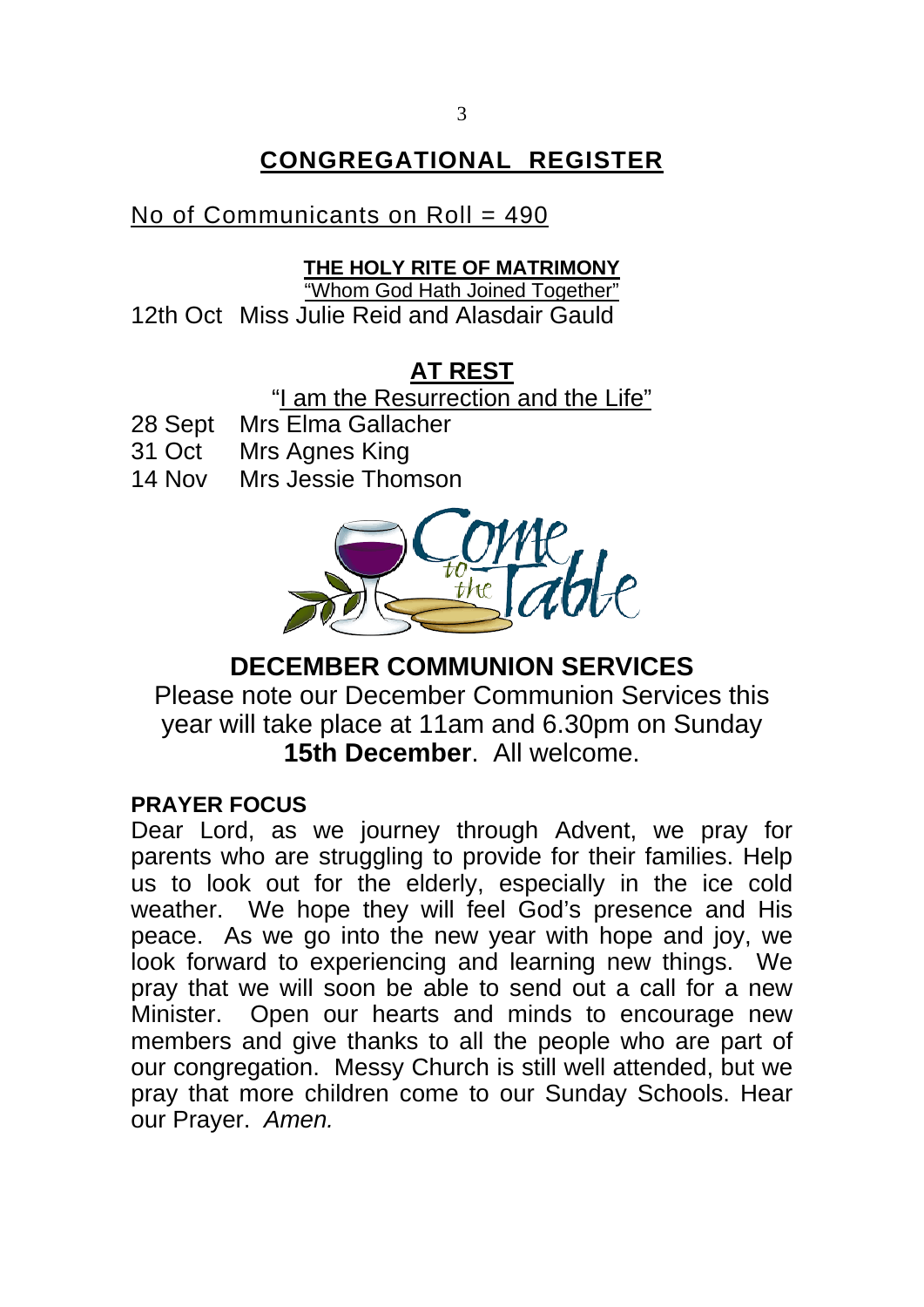#### *Pastoral Letter …*

#### Dear Friends

A cartoon in a newspaper showed two women looking at a manger scene in a shop window. "Terrible, isn't it!" says one to the other. "The way they drag religion into everything!"

The truth of course, is the other way round. It isn't religion which has been dragged into Christmas but that secular practices have become part of the Christian festival. The date was chosen to coincide with an ancient Roman feast held on 25th December. The giving of gifts had its origin in another Roman festival. The logs and the holly come from Scandinavia where people used them to decorate their homes for the midwinter festival. Santa Claus originated in Holland where he delivered gifts to children, not on 25th December but on the 6th of the month and from a base in Spain and not in Lapland. He only included Great Britain in his itinerary about 130 years ago.

In these and many other ways, the festival of Christ's birth has become mixed up with all kinds of secular practices, so much so that it sometimes appears as though the secular is gradually edging out the religious. Have you noticed, for instance, how few Christmas cards have anything to do with the Christmas story, and that those which do are often sold in boxes labelled 'Religious Cards' as though what was on offer was a new promotion for the religious minority by the ever expanding card industry? Even robins and stagecoaches battling through blizzards have given way to jokey cards which sometimes are in bad taste. The trend is from the snow scene towards the obscene.

Many today no longer know what Christmas is about. People debate without knowing why they celebrate. They don't know the reason for the season.

The angel's message to the shepherds on the Bethlehem hills that first Christmas Eve says it all: "Fear not, for behold I bring you tidings of great joy which shall be to all people. For unto you is born this day in the city of David a Saviour who is Christ the Lord," Christmas tells us that Jesus came as the Lord, the Christ and Saviour.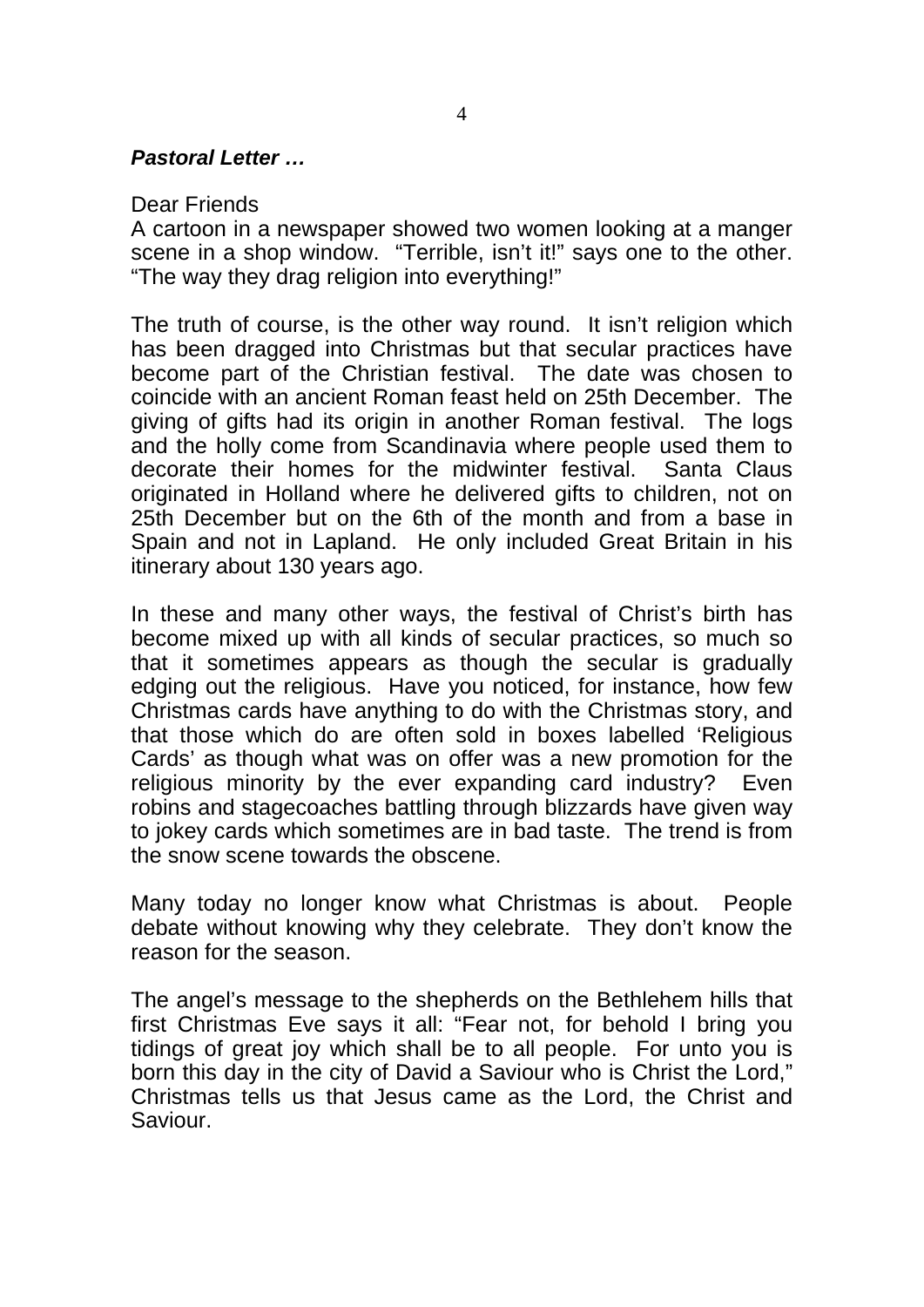Like the presents we shall open on Christmas Day, the message needs unpacking, especially in a day when for many, Christ plays little or no part in their celebrations. May our celebrations in King's Park over the Christmas season help us to unwrap the gift God has sent us and share it with others. It comes from heaven with love.

Wishing you all a Happy Christmas in the true sense of the word. *David, Locum Minister* 

## *Vacancy Update…*

I have no doubt that many people are wondering how the process of filling the Ministerial Vacancy is progressing. Unfortunately we are still in the very early stages. We are awaiting Presbytery permission to allow the congregation to call. This is taking some time because the Presbytery plan for King's Park is ultimately for linkage with Croftfoot. This is very unlikely to take place during this vacancy and if it is to happen in the future it would only do so when there is a vacancy at Croftfoot.

The Kirk Session met with representatives of the Presbytery to explore the options available. The Presbytery representatives were then going to report back to the Presbytery Strategy committee and then come back to myself, or to the Kirk Session with the outcome of that process. One possibility is that King's Park might be given permission to call a minister on reviewable tenure with the review to take place when there is a vacancy at Croftfoot.

Until the Presbytery grants permission to call we cannot proceed to appoint a Nominating Committee. In the meantime I am grateful for your patience, and for the hard work being carried out by David Easton, Raymond Jenkins and all with positions of responsibility in the congregation.

*William Wilson, Interim Moderator* 



**FLOWER FUND Thanks are due to all who contribute to the flower fund, beautifying our worship week by week.**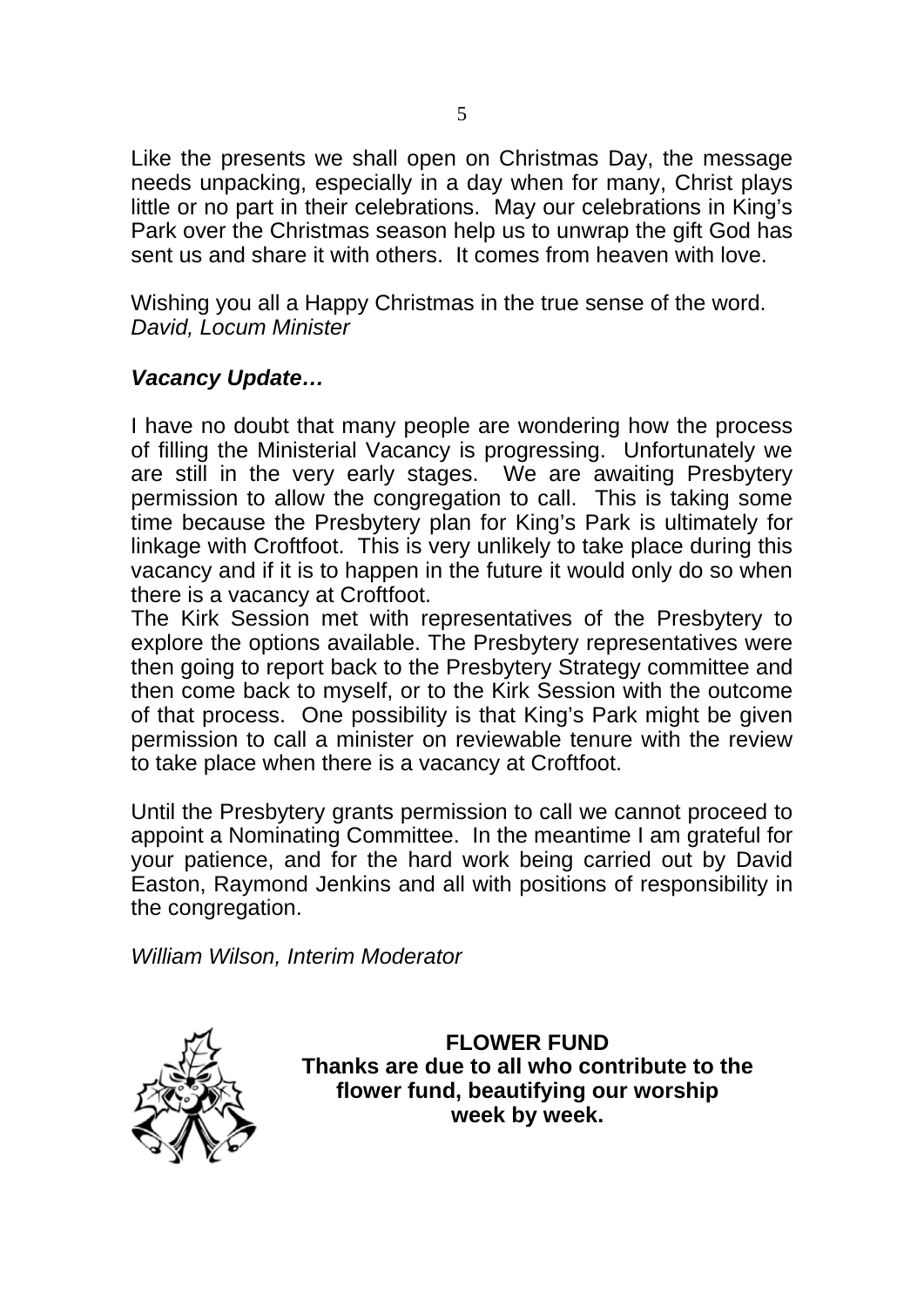#### **CONGREGATIONAL FINANCE**

"*We Give Thee But Thine Own*" **FINANCE REPORT - 2019** 

| <b>INCOME</b>                       | £<br><b>Sept</b> | Oct    |
|-------------------------------------|------------------|--------|
| <b>Offerings &amp; Donations</b>    | 7,877            | 7,128  |
| <b>Hall Hire Income</b>             | 556              | 611    |
| Roof Fund - Donations & VAT reclaim | 441              | 12,978 |
| Other regular Monthly Income        | 805              | 888    |
| <b>Total Month's Income</b>         | 9,679            | 21,605 |
| <b>EXPENDITURE</b>                  |                  |        |
| <b>Regular Monthly Costs</b>        | 14,271           | 16,167 |
| <b>Fabric Repairs</b>               | 263              | 586    |
| <b>Total Month's Costs</b>          | 14,534           | 16,753 |
| <b>Monthly Income vs Costs</b>      | $-4,855$         | 4,852  |

#### **Comments**

Sept - Shortfall of Receipts after payments made was £4,855. Unrestricted Funds had a shortfall of £3,861. Restricted Funds had a shortfall of £994

Oct - Shortfall of Receipts after payments made was £4,852. Unrestricted Funds had a shortfall of £3,794. Restricted Funds had a surplus of £8,646

## **DIET AND FITNESS CLASS - (ROSEMARY SEDGWICK)**

There is a diet and fitness class in the Large Hall on a Tuesday morning 10am - 11.30am - cost £5.00 per class. No strict diet, just practical nutritional advice, optional weigh-in, fun workout and lots of motivation. Come along.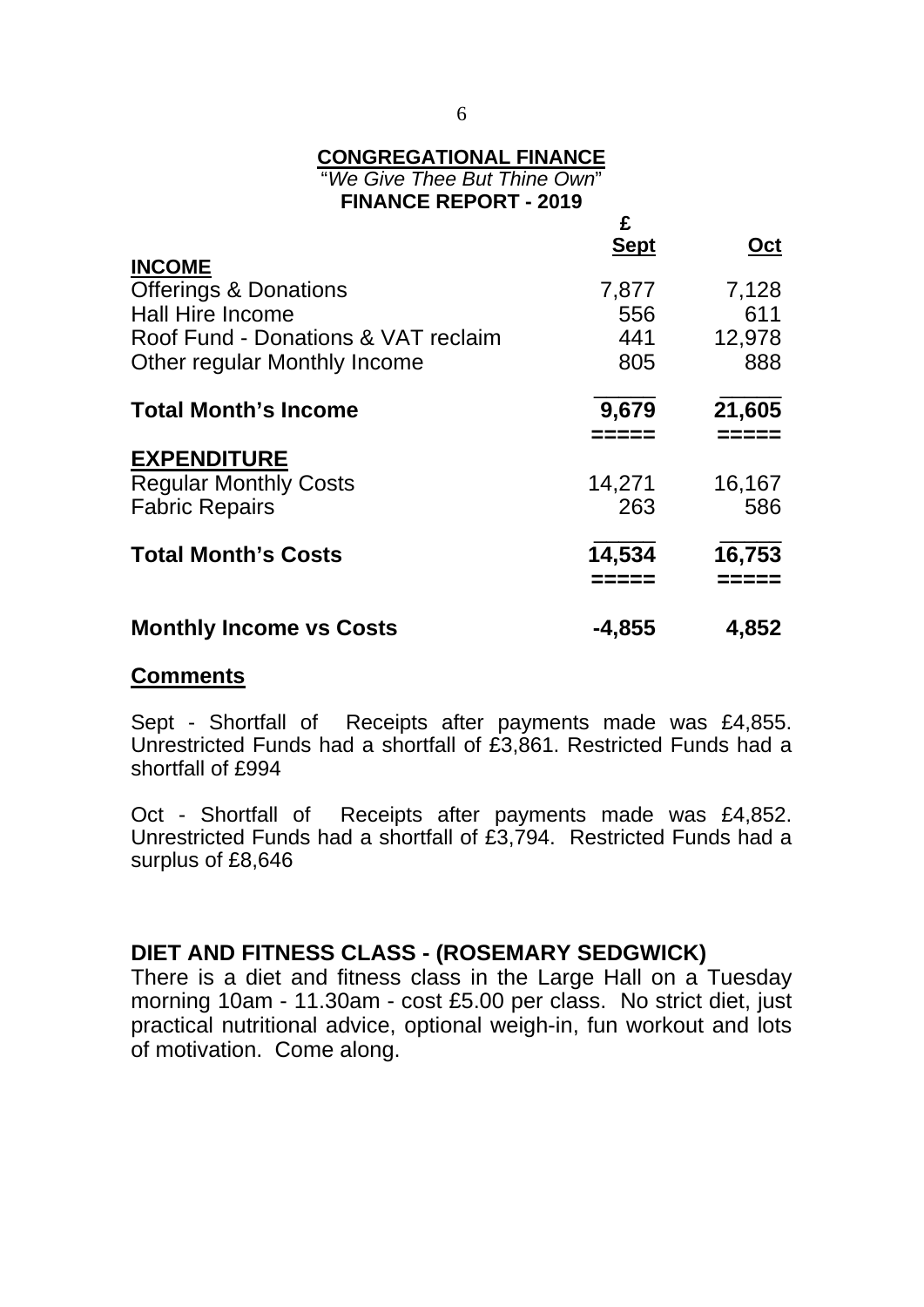#### *News from the Prayer Group*

Thank you to all who helped at our Church open day. We pray for those who attended. We have some new members and we are looking forward to our Christmas lunch, as a time to get to know each other. We now have two sheets of names. There is a time Prayer link with other churches. We set aside one hour between 12noon and 1pm on Friday lunch time, it can be followed at home or work. Thought for the Week and Window on the World Church are part of our service on Sunday and Tuesday mornings. Please note that during the music exams the prayer meeting will be in the Iona Hall. Would elders and visitors please let me know of anyone who is ill at home or in hospital so we can send a card. *Gaera Taylor* 

### **A plee for payshens**

Eyem shoor meny of yoo have noticed the odd spelling cheque error on the screens now and then, and I'd just like to apolojize and promice to trie to do better in the footcher.

In the meentyme I thot this little ditty sumed up things kwite nisely: Ode to the Spell Checker!

Eye halve a spelling checker It came with my pea sea It plainly marcs four my revue Miss steaks eye kin knot sea. Eye strike a key and type a word And weight four it two say Weather eye am wrong oar write It shows me strait a weigh As soon as a mist ache is maid It nose bee fore two long And eye can put the error rite Its rare lea ever wrong Eye have run this poem threw it I am shore your pleased two no Its letter perfect awl the weigh My checker tolled me sew Thank yoo for yoor payshens.,

*Raemonnd, (Pasteril Asistent)* 

#### **SUNDAY SCHOOL BRING AND BUY SALE**

This year's sale will take place on **Sunday 9th February 2020** immediately after morning worship. All monies received will go towards helping children and young people. Donations of home baking will be gratefully received and they can be handed in to the Iona Hall on the morning of the sale. We look forward once again to your support. *Lynn Adamson*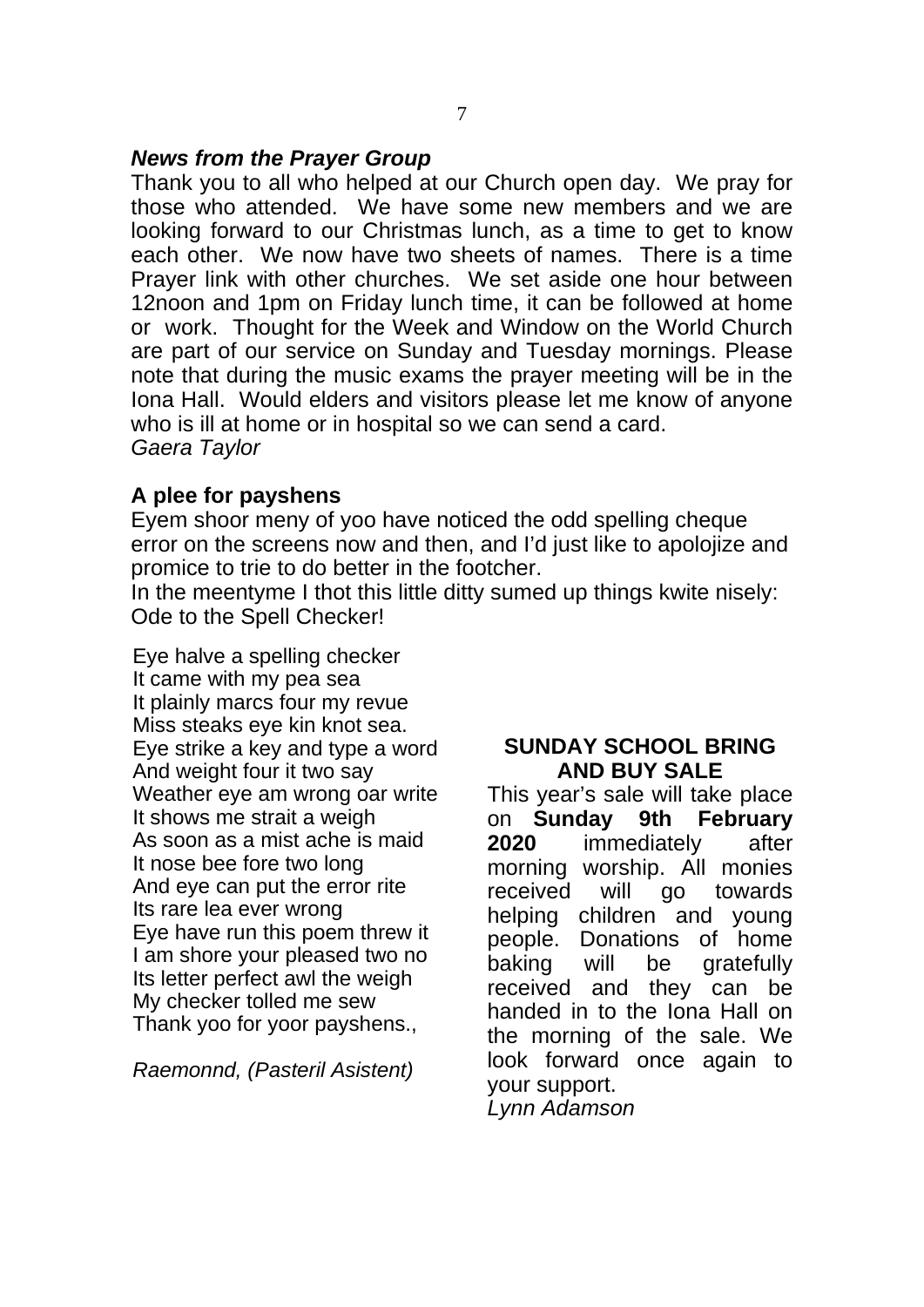#### **My Trip to Malawi...**

I work for NHS Education for Scotland (NES) as a Dental Administrator and last month I travelled to Malawi with a charity called Smileawi. Smileawi visit Malawi every September with a group of volunteers who collectively provide emergency dental treatment to the areas that need it the most. I was one of 21 volunteers made up of Dentists, Dental Nurses and others like myself who are not dentally trained but slotted in to a dental nurse role when it came to sterilising the instruments (with the use of pressure cookers and gas burners) and other duties to suit my abilities. I spent 16 days in the company of a wonderful team led by two dentists from Dunoon, who also work for NES and are the founders of Smileawi, and do amazing work co-ordinating these trips. Clinics were set up in churches and school buildings with the odd ones working out of hospitals.

During my 2 week visit 1870 patients were seen, 2808 teeth were extracted (we only have facilities to do extractions as power to do any preventative or restorative work is in very limited supply and of course follow up treatment is not possible) and in the region of 5000 instruments were sterilised. It was an experience I will not forget in a hurry and one I hope to repeat within the next few years. I would like to express my gratitude again to members of the church as the proceeds from one of your coffee mornings earlier in the year went towards my funding. If you would like more information on Smileawi please visit www.smileawi.com *Julie Cunningham (Daughter of Marlyn Phillips)*

#### **LODING HOUSE MISSION**

On behalf of the Lodging House Mission I would like to pass on their grateful thanks for all the generous donations of money and food received at harvest time. My car was absolutely full with all the groceries which was wonderful. They really do need so much extra food as they approach the time of year when they house the City Mission's night shelter (December 'til the end of March) and as well as providing a lovely comfortable and warm place for 40 people they also provide breakfast and the opportunity to stay at LHM all day and receive their lunch and as much tea and coffee as they wish. The Lodging House Mission is now open 365 days a year and offers free breakfast and lunch to all who come. Thanks again, *Jim Whitelaw*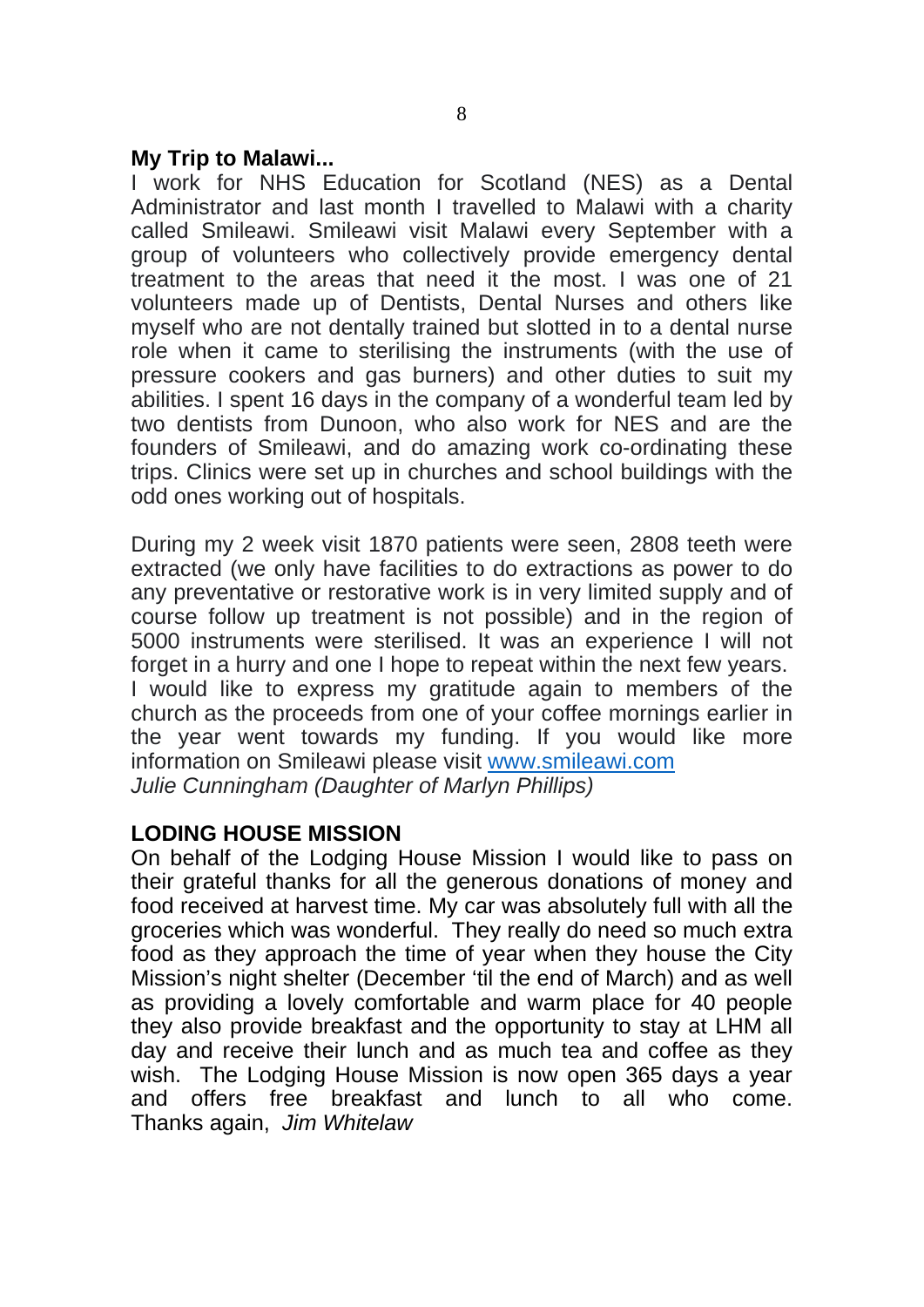#### *Thanks …*

#### *Flower Fund*

Each week the Flower Fund buys Church flowers, which



after the Sunday Service, are taken to at least three members of the congregation who may be housebound, ill or remembering a special occasion. From the thanks received we know that this is most appreciated. To those who arrange or deliver the flowers a very big THANK YOU. If you wish to donate to the Flower Fund there is a box at the front door or alternatively place your gift in the offering bag marked Flower Fund. All gifts large or small are gratefully received. Thank you, *Hazel Dickson* 

Just a short note to thank you for the lovely flowers I received at Harvest Thanksgiving and the delivery by the charming ladies. *Jessie Simpson* 

Thank you for the lovely Church flowers we received on the occasion of our Golden Wedding. Also for Raymond's congratulations and good wishes. *Joyce & Jim* 

Thanks to everyone who visited me during my recent stay in hospital. Thanks too for all the cards I received, Raymond for his many visits and the flowers from the Church when I got home. *Annie Robertson* 

Thanks to everyone who helped with our Poppy Appeal. We raised the sum of £730.86 Margaret Paul donated the proceeds of her coffee morning which was very much appreciated. This sum is down by approximately £200-£250 from previous averages. Unfortunately a sign of the times as there are many outlets selling poppies these days. Hopefully the money is all going to the same cause! I would also like to thank everyone who took part in the Garden of Remembrance Service and the Remembrance Day Service for all their help, and to Gaera Taylor who organised the service and readings on Armistice Day. I appreciate all the assistance. *Ken Blair (Poppy Appeal)* 

I would like to say a big thank you to everyone who sent me cards, good wishes and visited me after my fall. Special thanks to Raymond Jenkins and Faye Walker for their support and to my Elder, Margaret Mills for her kindness. I am making a good recovery, thanks again to you all. *Rosemary*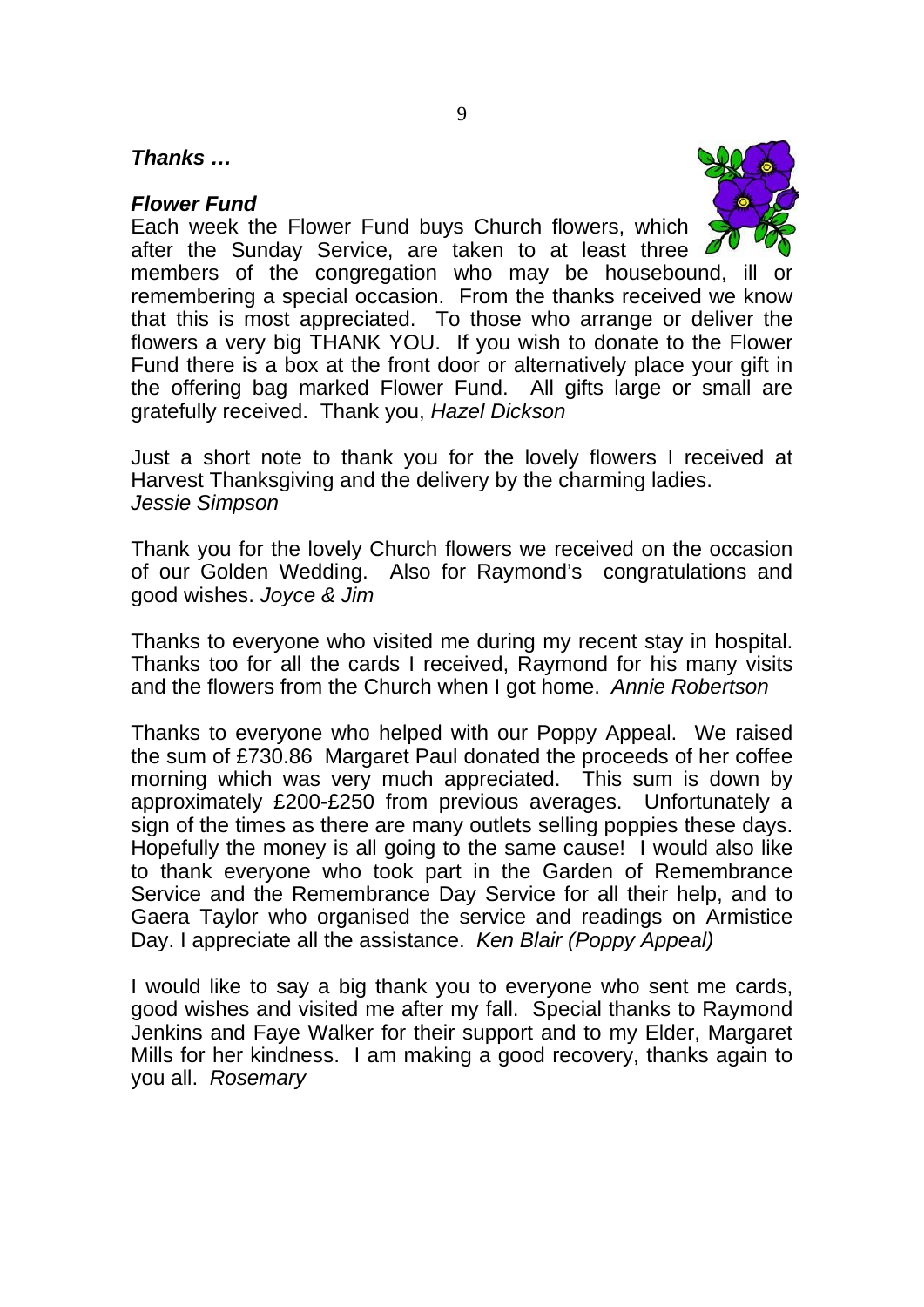#### *SOCIAL & FUNDRAISING NEWS. . .*

#### *THE 'KINGS PARK STAR' APPEAL*

Our Annual Star Appeal will be launched on the first Sunday of Advent, 1st December and will run until the end of the morning service, Sunday 15th December. Please place your donation in lieu of Christmas Cards and stamps into the box at the front door of the Church and place your name on the list. Note, there is no need to hang a star on the cross, as long as you have your name on the list your name will be in the card! One card will then be produced and given to the whole congregation on Nativity Sunday. As the cold weather creeps in, we are mindful of all the good work Glasgow City Mission provides, so all money raised will be donated to them this year to help continue the amazing work they do so close to home. Many thanks in advance for your contribution.

#### *GIFTS FOR JESUS*

Again, we are asking for your "Gifts for Jesus" on either 8th, 15th or 22nd December to be placed under the tree in the sanctuary. We are happy for the usual donations that have been gifted in the past, and specifically this year we would appreciate medium tie handle black bin bags, furniture polish, bleach, good quality sellotape, A4 paper, 2nd class stamps, ice packs for our first aid boxes and blu tac. As always, thank you for thinking of the Church while you are out Christmas shopping. It's much appreciated and reduces our Church's annual expenses.

#### *CHILDREN'S DVD AFTERNOON*

Our annual children's DVD afternoon, for all P1-P5 children, takes place on Saturday 7th December from 2pm-4pm. £1 per child which will include juice and sweets.

#### *90TH BIRTHDAY LUNCH*

We are celebrating the Church's 90th birthday with a 90th birthday lunch (soup and sandwiches, and of course .. birthday cake!) after the morning service on Sunday 2nd February. It would be lovely to see some old and new, and of course all our familiar, faces on the day. So do come along, enjoy some birthday fellowship and reminisce on 90 years of King's Park Church. We look forward to seeing you.

#### **DATE FOR YOUR DIARY…**

There will be an open invitation to all members of the Congregation to attend a meeting to discuss Unitary Constitution (where the Kirk Session and Congregational Board will become one body). The meeting is planned for either 12th or 19th February 2020, look out for further details in the intimations and next edition of the magazine. *John & Eunice Black, Session Clerks*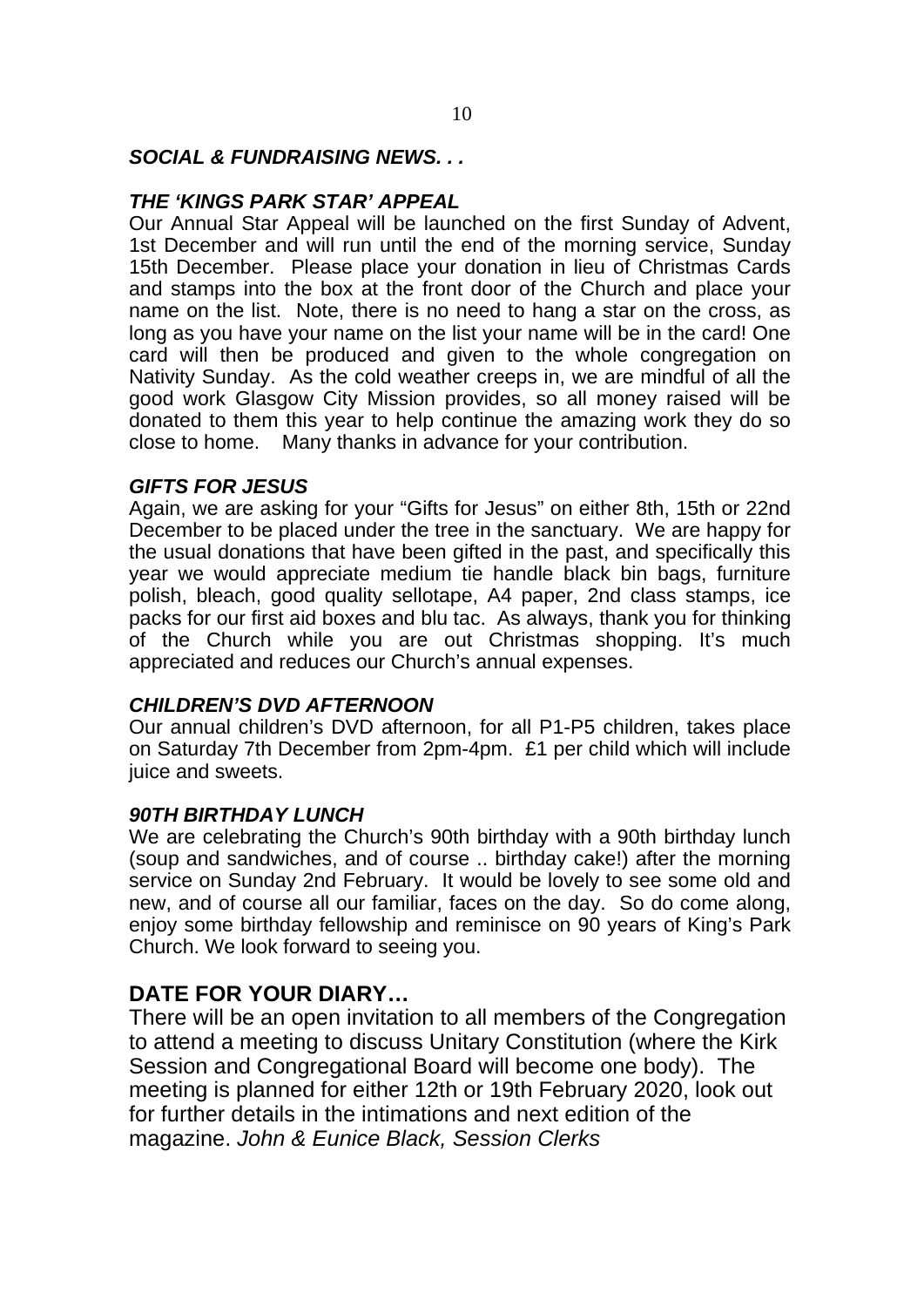#### **BB NEWS**

The Session is well underway for the Junior and Company Sections of the 118. The Junior Section footballers are now well into the Cathkin District 7-a-side league with 2 teams again competing. At the time of writing, the 118 Blue Side are unbeaten with six points after 2 games and the Black Team have won one and lost one of the 2 games. While it is still early in the Season the Blue Side are optimistic of retaining their title won last season.

Meanwhile the Company Section is busy with the various District and Battalion events and all the work these two activities demand. Finally a word of thanks is due to our three dedicated Officers, Neil McDougall, David Todd and Scott Law who dutifully turn up on Friday evenings and have gathered a combined total of almost 70 years of BB duty between them. We are truly grateful to them.

As this will be the last article before the Christmas/New Year break the Boys and Staff of both Sections wish all members of the Congregation a Merry Christmas and a Happy New Year.

*Ian Livingstone RO* 

#### *LUNCH CLUB*

I would like to take this opportunity to thank everyone who attended the lunch club over the years. It would not have been possible to run the lunch club without the volunteers and I'd like to say a massive thank you to all of them. Unfortunately I am unable to continue with the lunch club at this present time.

With God's Blessings, *Arlene*